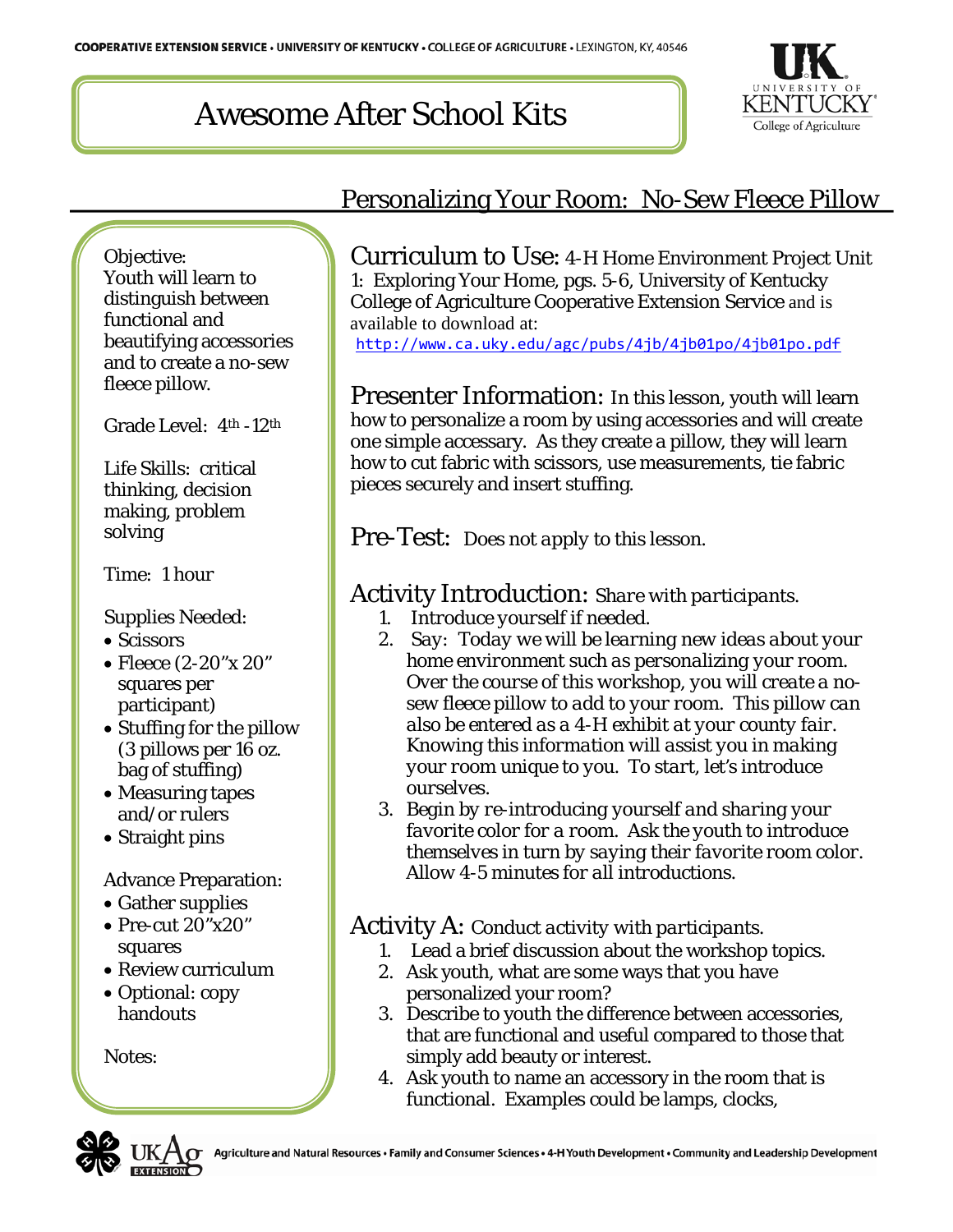# Awesome After School Kits



wastebaskets, etc.

- 5. Ask youth to name an accessory in the room that adds beauty. Examples could include pictures, posters, stuffed animals, etc.
	- 6. Congratulate your youth on their thoughtful responses.

#### Activity B:

- 1. Announce to youth that they will now begin work on their no-sew fleece pillow.
- 2. Put wrong sides of fleece together.
- 3. Use measuring tape or ruler to measure out 4" squares in each corner. You can use a pencil, pins or fabric pencil to mark the area to be cut.
- 4. Cut 4" squares out of each corner of the fleece square.
- 5. Use a measuring tape and/or ruler to measure out 1" sections up to where you have your square cut out.
- 6. Cut 1" sections of fringe up to 4" from the edge of the fleece square.
- 7. Match up each of the fringe pieces, go around the pillow and tie an overhand knot for each fringe piece close to the base of the fringe.
- 8. Leave the last side open for stuffing the pillow.
- 9. After stuffing the pillow, tie off the last side in the same manner as noted in step #7.
- 10. Next, you will go around the pillow and tie a second knot over the first. One way to minimize the gaps where stuffing can show through is to take the "tail" of one knot and a tail from the knot next to it and tie these together. Continue this process around the pillow until you reach the knot where you started.

Talk It Over: *Discuss questions with participants.*

Sharing- Ask for one or more volunteers to share something fun or interesting that they learned today.

Processing –What was the most difficult task today? What was the easiest?

Note: Each pillow needs to be cut into 20"x20" squares prior to workshop for time allowance. However, if this step has not been completed yet, lay both layers of fleece out and cut a 20" square from both.

Note: You do not have to use the same color or print fleece fabric. Sometimes the color combinations make the most beautiful pillows.

Note: You can use pins to hold your fabric together if needed.

Note: To avoid creating a lumpy pillow, pull small handfuls of the stuffing out at a time and separate it as you go.

Note: There are a number of ways to tie the overhand knot.

- Thumb method create a loop and push the working end through the loop with your thumb.
- Overhand method create a bight (loop) by twisting the hand over at the wrist and sticking your hand in the hole, pinch the working end with your fingers and pull through the loop.